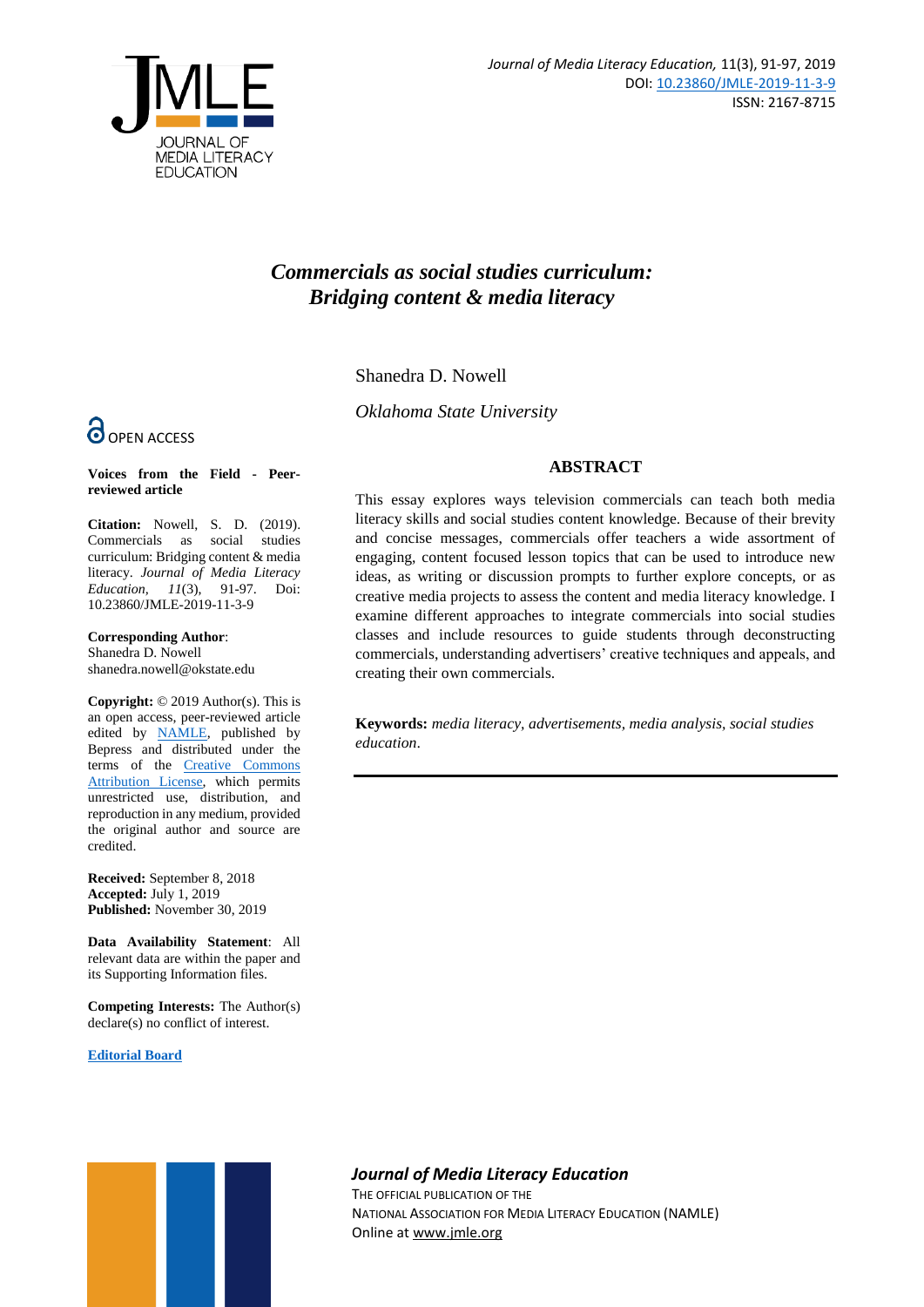After a long day, it's nice to come home, collapse on the couch, and watch television. Although streaming services and my DVR allow me to zoom through commercials, I enjoy the humorous 30-second dramas and being lulled into believing that the purveyed products can make our world a better place. By folding my experience as a secondary social studies teacher and teacher educator in combination with my advertising and marketing background, I find teachable moments within many advertisements. Commercials allow brief, targeted media literacy lessons, which connect with many social studies concepts. Research rests on using advertisements as teaching tools in art (Tavin, 2002), English language arts (Hobbs, 2004a; 2004b), and science (Belova, Chang Rundgren, & Eilks, 2015; McSharry, 2002). Yet, the few that incorporate social studies mainly focus on teaching with political ads (Martinson, 2009; Mason, 2015). In my social studies classroom, I use commercials to introduce or review historical events, in the form of bell-ringers and writing prompts, or as a way to assess students' knowledge. Above all, using commercials allows teachers to integrate media literacy into their lessons without letting media take over their classes. In my time as a secondary history and geography teacher, I introduced media literacy skills to my students early in the school year and reviewed them often within my lesson activities, such as those ones, which I will describe here. These activities include teaching students the anatomy of print-based and television advertisements, analyzing ads using the *Key Questions to Ask when Analyzing Media Messages* (NAMLE, 2013), as well as helping students to identify both advertising appeals and message strategies, which are used by advertisers to persuade consumers. I will also share my ideas for employing student-created advertisements to assess content knowledge.

# **Commercials as a Media Literacy Tool**

An average person living in the United States views between 4,000 and 10,000 advertisements per day (Simpson, 2017). Teaching young people to interpret and evaluate advertising messages may allow them to become active, not just passive consumers of media. Hobbs (2004b) found that analyzing advertisements improved adolescents' critical thinking skills. My students sometimes complained that I "ruined" media viewing for them because the media literacy skills I taught them stripped away their naiveté as young consumers. Since the emergence of Channel One in 1990, educators questioned the effect of bringing commercials into the classroom (Bachen, 1998; Blokhuis, 2008; Domine, 2009). The now defunct news channel forced students to watch two minutes of advertisements for popular products everyday as a part of their packaged curriculum (Domine, 2009). The rise of Channel One prompted calls for more media literacy education for both teachers and students in order to disrupt the commercial news program's media messages (Austin, Chen, Pinkleton, & Johnson, 2006). Although television commercials and other advertisements may promote consumerism and capitalism, I choose to discuss them with students solely for educational purposes. Whether it is a political  $ad<sup>1</sup>$  where a local candidate vows to stop "brain drain" (a geography vocabulary that refers to educated or skilled people leaving an area for economic opportunities elsewhere) or a Super Bowl commercial that mimes Martin Luther King Jr.'s words on humanity and service to sell trucks, advertisements offer many opportunities to connect social studies content with media literacy lessons (Meixler, 2018).

# **Teaching the Anatomy of an Advertisement**

Before tackling television commercials, I typically start students off with a basic understanding of advertising and its essential parts. Sheehan (2014) reminds that, "At its most basic level, advertising presents information to help consumers make decisions regarding the purchase of products and services" (p. 5). In my Geography courses, I choose travel advertisements to help students identify the headline, art, copy, and fine print (see *Figure 1*). While the purpose of an eye-catching headline and creative graphics are easy to recognize and comprehend, often students have never paid close attention to the copy or fine print. Copy in ads typically lists product claims, benefits, and appeals, while fine print spells out or further explains these claims. Once students have a basic understanding of the elements of advertising, I show a 30-second Ireland tourism<sup>2</sup> television spot to see if they can identify the parallel elements. Once students understand the basic anatomy of advertisements, they are ready to look beyond the surface and dive deeper into advertising messages and methods.

1

<sup>&</sup>lt;sup>1</sup> Lin[k https://youtu.be/4edsZs1M4zM](https://youtu.be/4edsZs1M4zM) <sup>2</sup> Link [https://youtu.be/\\_wx67mOjEZM](https://youtu.be/_wx67mOjEZM)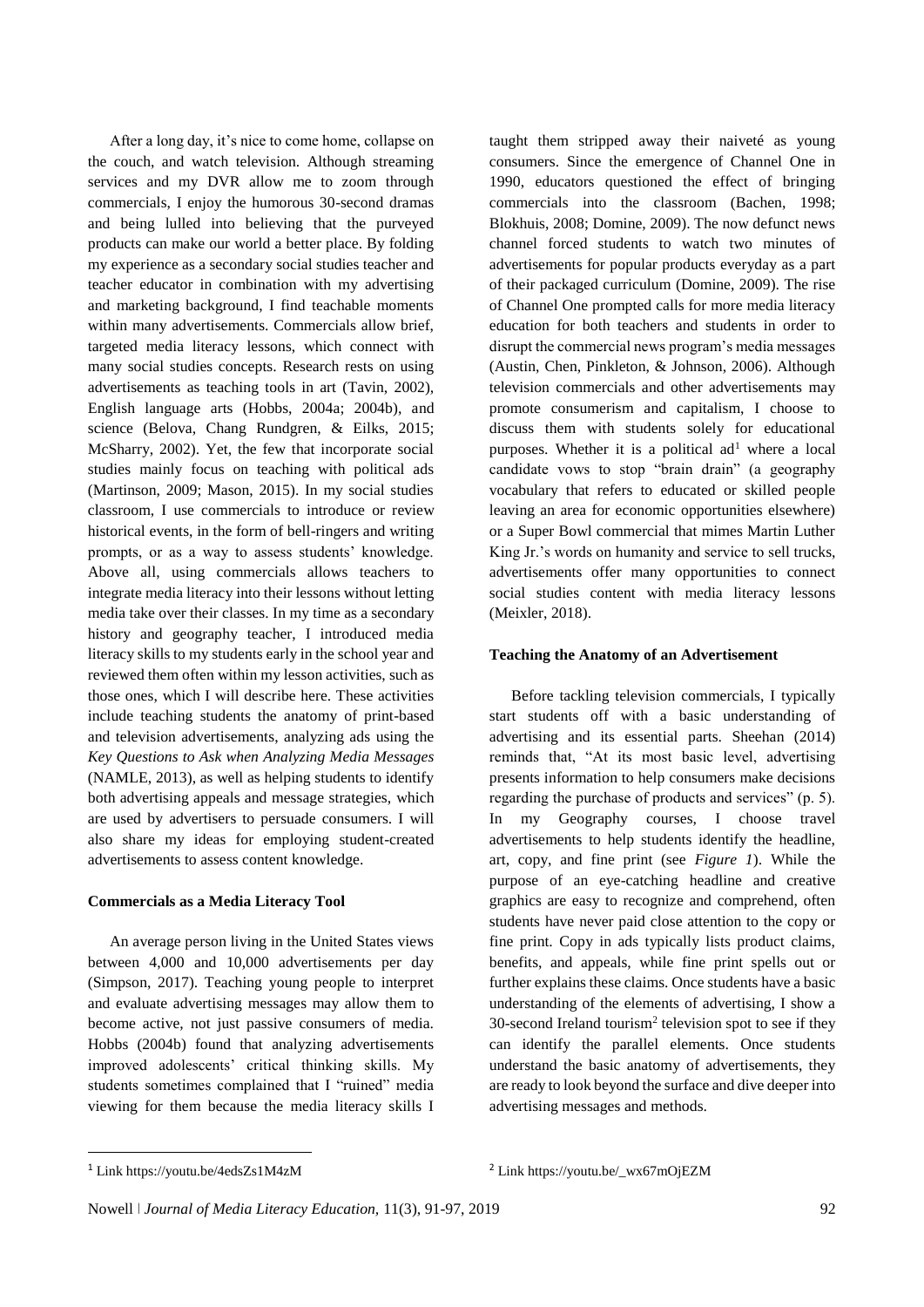

Figure 1. *Anatomy of an Advertise derived from Ireland: The land of eternal youth.*<sup>3</sup>

Central to teaching with advertisements, especially television commercials, media literacy educators should always emphasize that most advertisements were created to make money by prompting consumers to purchase a product, or in the very least, to raise awareness of the product or service. This is where the National Association for Media Literacy Education (NAMLE) key questions for media analysis are essential (2013). These questions provide teachers and students with a foundational understanding of media literacy and a common starting point for media analysis with advertisements. Whenever I utilize an advertisement as a teaching tool, I provide students with a copy of these questions (see *Table 1*).

| <b>Media Analysis Questions</b> |                                                                                | <b>Media Literacy Concepts</b>                |
|---------------------------------|--------------------------------------------------------------------------------|-----------------------------------------------|
| 1.                              | Who created the media messages and why?                                        | Audience & Authorship                         |
| 2.                              | What is the message; and what ideas or values are implied?                     | Messages & Meanings                           |
| 3.                              | Who is the target audience?                                                    | Audience & Authorship                         |
| 4.                              | How might a different audience/person interpret the message?                   | Audience & Authorship;<br>Messages & Meanings |
| 5.                              | What creative techniques are used; and how do they<br>communicate the message? | Messages & Meanings                           |
| 6.                              | Is the message credible? Is it real? Is it fact or opinion?                    | Representations & Reality                     |

<sup>3</sup> Retrieved from [https://www.flickr.com/photos/boston\\_public\\_library/3530714149/in/album-72157618058787787/](https://www.flickr.com/photos/boston_public_library/3530714149/in/album-72157618058787787/)

**.**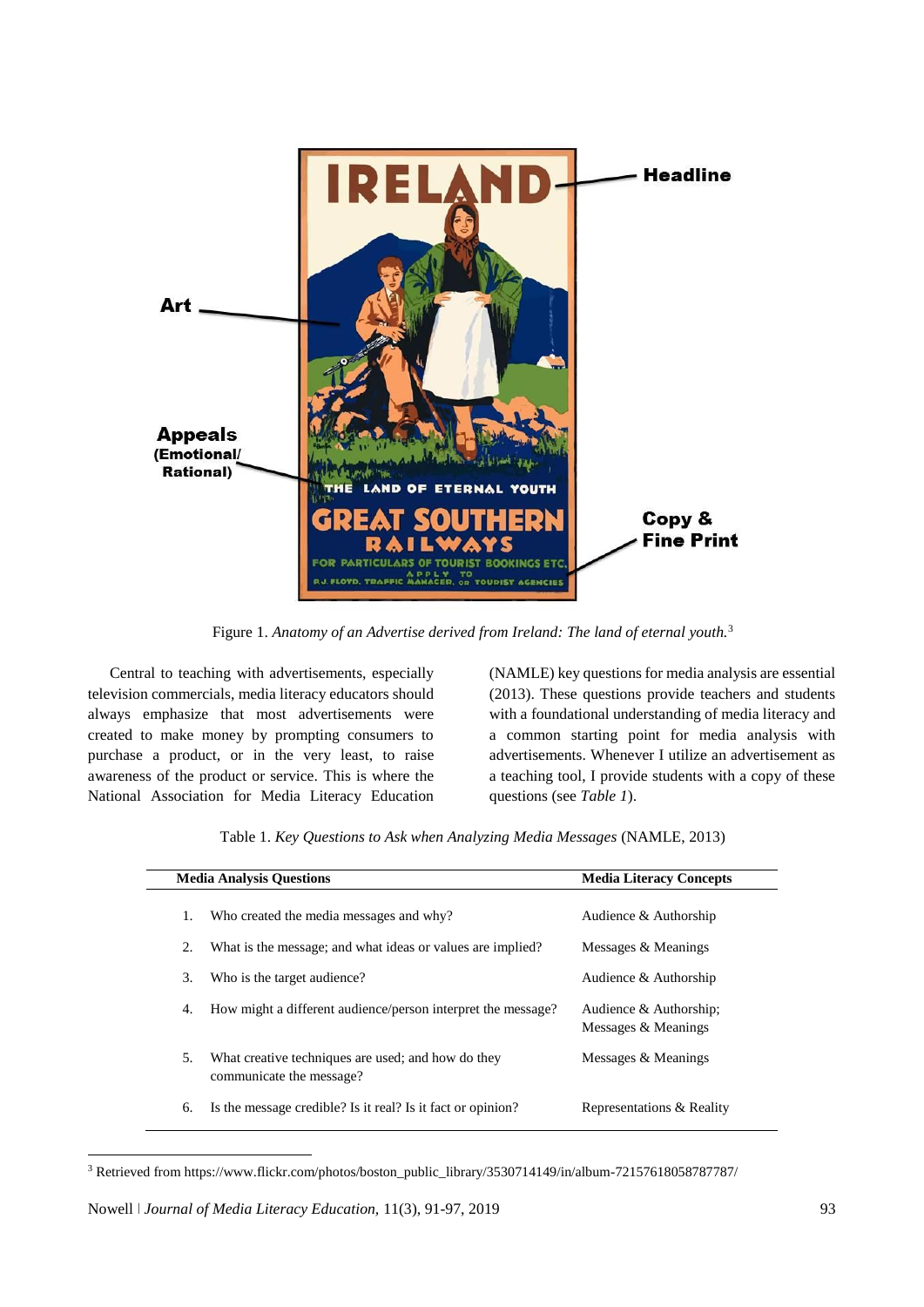For example, key question #3 (see *Table 1*) asks, "Who is the target audience?" I approach this audience analysis task by showing advertisements aimed at groups to which my high school students do not belong. This often helps students identify the audience, as well as how non-targeted groups may perceive media messages differently (see *Table 1*, key question #4). For example, teenagers may ignore retirement planning or anti-ageing beauty ads simply because those products hold no meaning for them. In economics and human geography, retirement age is relevant when we study dependency ratio, or the percentage of a nation's population—young and old—dependent on those of working age. As an illustration of this concept, I have students compare two retirement company ads, E\*Trade's *This is Getting Old*<sup>4</sup> and Prudential's *Walkways Experiment*<sup>5</sup> . High school students may prefer the E\*Trade's commercial because of its humor and music (Pasquarelli, 2018), but the Prudential's ad offers a tangible illustration of the gap between the working age and old age that younger students may find hard to grasp. Although teens were not its direct target audience, this commercial was created for the 2018 Super Bowl, an event with a broad audience of 100 million viewers (Otterson, 2018; Richards, 2018). According to *USA Today*, the E\*Trade commercial ranked in the top ten of Super Bowl ads and appealed more to young people under 21, than those ages 21-30, although it played best with retirement age viewers (*Ad meter: This is getting old*, 2018). From my point of view, this ad does double duty teaching a challenging concept alongside media literacy skills.

# **Identifying Persuasion & Appeals in Advertising**

Key question #5 (see *Table 1*) asks, "What creative techniques are used and how do they communicate the message?" (NAMLE, 2013). With this question, I teach my secondary students to recognize how companies persuade consumers to buy products. Clow and Baack (2005) describe an advertising appeal as "the general tone and nature of the commercial or message" (p. 5). An advertising appeal triggers an emotional need or desire in a consumer, which the product or service can fulfill (Wells, Burnett, & Moriarty, 2006, p. 340). We tend to group advertising appeals in two main groups: emotional and rational (Wells et al., 2006). Emotional appeals use messages that play to consumers' social and

Car companies frequently create television commercials that illustrate this point. Japanese car brand Subaru frequently uses both rational and emotional appeals in their television ads. In their 2018 advertisement titled *Rewind*<sup>6</sup>, audiences trace an accident survivor from the hospital, back in time where his Subaru Impreza prevented his life-changing accident from happening. In each scene, viewers feel the heightened emotion, fear, and bewilderment of the onscreen actors as they ask, "What if this didn't have to happen?" This question and the mini-drama that plays out onscreen, makes this commercial a good fit for a history class to analyze in order to apply the same kind of thinking to historical events. While everyone knows you cannot change the past, social studies teachers encourage students to analyze historical events in order to identify the crossroads and decisions that lead to present situations, similar to what is seen in the commercial. From the simple piano music, the frozen in mid-action camera shots, and the company's "Love" slogan, the commercial's rational-emotional combination appeal elicits a range of feelings including fear, security, and loyalty.

#### **Understanding Message Strategies**

<sup>6</sup> Link [https://youtu.be/-bPU6a0\\_DCU](https://youtu.be/-bPU6a0_DCU)

Key question #2 (see *Table 1*) asks, "What is the message and what ideas or values are implied?" O'Shaughnessy and O'Shaughnessy (2004) found that the most effective advertisements use emotional appeals tied to the language and values of the product's target audience (p. 53). A good example of this can be seen in advertisements for the detergent brand leader Dawn. Practical products often use emotional stories to appeal to buyers, as well as to promote their good deeds. In my geography courses, I cover environmental disasters,

 $\overline{a}$ 

psychological needs and insecurities, such as love, acceptance, fear, happiness, rejection, safety, sex, pride, and nostalgia. While targeting these same desires, rational advertising appeals employ messages that speak to consumers' practical reasoning skills, thoughts, and beliefs (Clow & Baack, 2005; Wells et al., 2006). Clow and Baack (2005) contend that television ads are perfect for emotional appeals, while print ads are more suited for rational appeals. Advertising messages may employ rational appeals after the target audience has already developed an emotional bond with the product (O'Shaughnessy & O'Shaughnessy, 2004).

<sup>4</sup> Link <https://youtu.be/d56-22bpyh0>

<sup>5</sup> Link [https://youtu.be/1QZw6\\_NsipM](https://youtu.be/1QZw6_NsipM)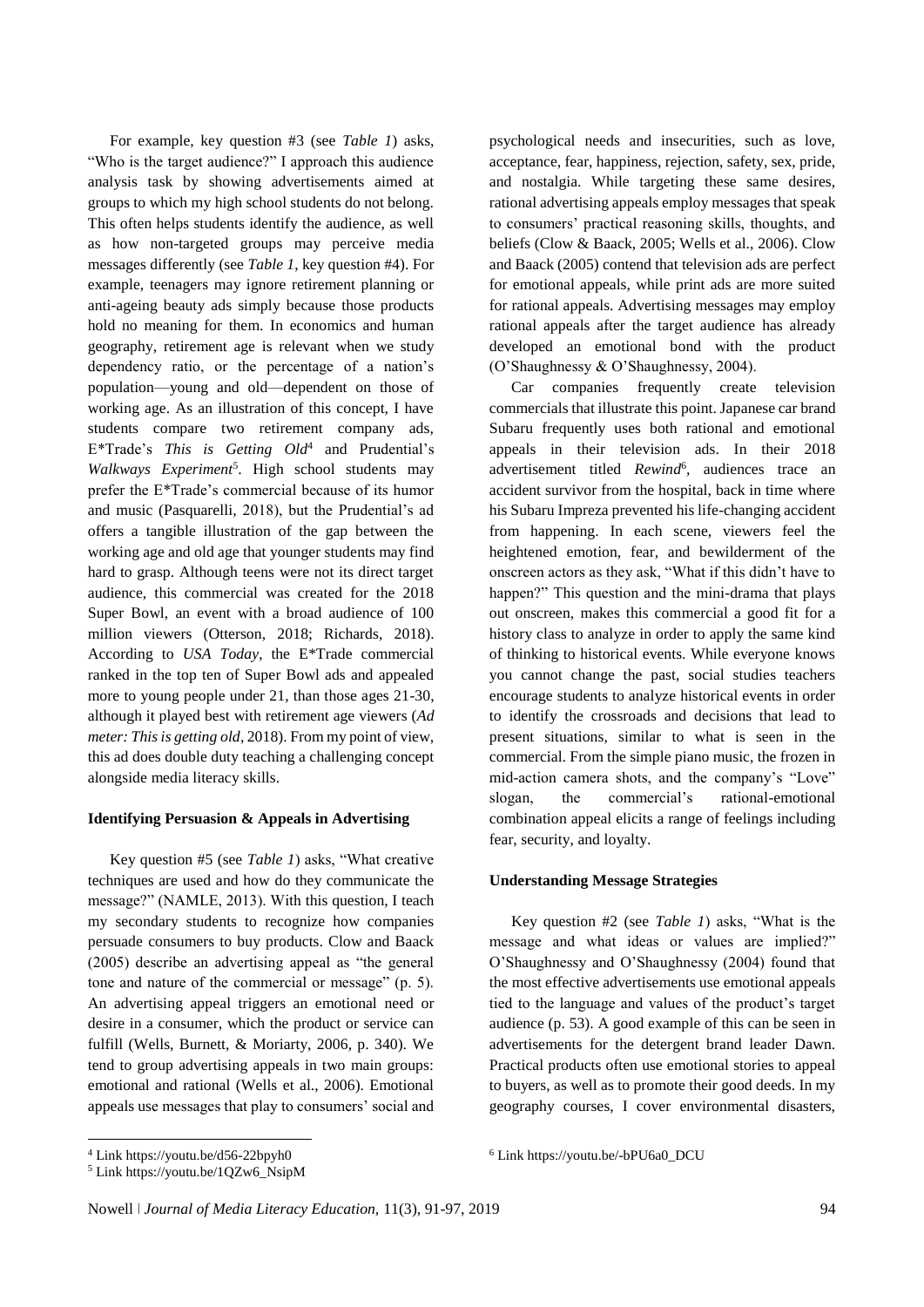such as oil spills, floods, and hurricanes, etc. Having students analyze the message and purpose of advertisements created in response to these disasters can open their eyes to the appeals and techniques often used. As part of its 2018 *Dawn Helps Save Wildlife* campaign, television ads used simulated images of oil-soaked animals miraculously cleansed by the detergent. Since the 1989 Exxon Valdez oil spill in Alaska, Dawn has touted its ability to remove crude oil from the animals affected by the disaster (Shogren, 2010). In the *Dawn Cleans More than Dishes*<sup>7</sup> , the images of sudsy animals on screen are accompanied by a soft female voice singing an acoustic version of the classic tune *Lean on Me*. After the tagline, which reads, "Dawn helps bring wildlife back to life" appears, they show images of animals released back into their natural habitats. All parts of the ad's message strategy work together to gain an emotional response from the viewer and illustrate how the emotions of the words, music, and images converge with the rational utility of the detergent in an attempt to persuade audiences with the help of the targeted appeals, which communicate both emotional and cultural values.

In answering the questions for media analysis with this ad, students should question how the ad leverages environmental disasters to persuade buyers as they analyze the ad's messages and values. In my classes, students often raised more questions, wondering how a petroleum product like Dawn is better for the animals and the environment than the oil it supposedly cleans. As it was not disclosed in the ad, my students questioned how much time and money the brand actually donates to wildlife organizations?

# **Using Ads as Social Studies Teaching and Assessment Tools**

Television commercials and other advertisements can assess students' social studies content knowledge. I have used commercials tease historical characters and events, such as Geico's ads featuring Paul Revere<sup>8</sup> with a cell phone and Christopher Columbus<sup>9</sup> with speedboats. While these commercials are mostly humorous, I often use them as writing prompts to foster creative thinking and writing. One of the more challenging skills my World History students needed to master was writing an essay explaining how

**.** 

civilizations and cultures changed over time. Often, I introduce this task with a series of three computer commercials (a 1950's Univac<sup>10</sup> computer ad, the epic Macintosh 1984<sup>11</sup> ad, and a current Apple ad featuring the newest iPad or MacBook) challenging students to think and write about what has changed and stayed the same with computers over time.

#### **Movie Trailers as Mini-Lessons**

Social studies teachers can become notorious for showing in class full-length feature films, which dramatize historical content. While using film to bring historical content to life is a common practice among social studies teachers, I pair media viewing choices with developing media literacy skills (Nowell, 2017; Russell, 2012). In our current climate of accountability and high stakes testing, taking three to five days to show a movie is rarely practical. I found that showing movie trailers often fulfills the same purpose in my classroom. For example, in World History, I spend several days teaching lessons on the  $16<sup>th</sup>$  century European monarchs, their quests for world empires, and domestic struggles for religious control. Queen Elizabeth I of England and King Phillip II of Spain were central characters in this drama as their nations' navies battled for control of the high seas in 1588. As a review of the tensions, which led to this conflict, I show my high school students the less than 3-minute trailer<sup>12</sup> for the 2007 film *Elizabeth: The Golden Age*. The film trailer offers a platform to question the historical content of this film, such as the characters and the conflicts portrayed: Queen Elizabeth I vs. King Phillip II, Catholicism vs. Protestantism, and Empire vs. Isolation. The full film is entertaining, with its epic sea battle and palace intrigue, but is overwrought with historical inaccuracies (Ford, 2009).

Using the key questions, we also analyze the *Elizabeth: The Golden Age* trailer for the ploys that marketers use to capture audiences' attention. As we analyze the "creative techniques" and the ad's message and values, students notice an array of things, such as the introduction of water as a character in the opening shot, the frequent fades to black throughout, the increasing crescendo of the music, and the legitimacy added to the cast with the Academy Award label before each of the actor's names. With the brief movie trailer and our discussions of the historical characters, events,

<sup>7</sup> Link<https://youtu.be/FLoSjIknSoU>

<sup>8</sup> Link [https://youtu.be/DSF7\\_hMrx-o](https://youtu.be/DSF7_hMrx-o)

<sup>9</sup> Link<https://youtu.be/Nf6G22Myoe4>

<sup>10</sup> Link<https://youtu.be/3PIDUFy3QK4>

<sup>11</sup> Link<https://youtu.be/RSyy2-Z2m-U>

<sup>12</sup> Link<https://www.youtube.com/watch?v=0wNboYbgYjo>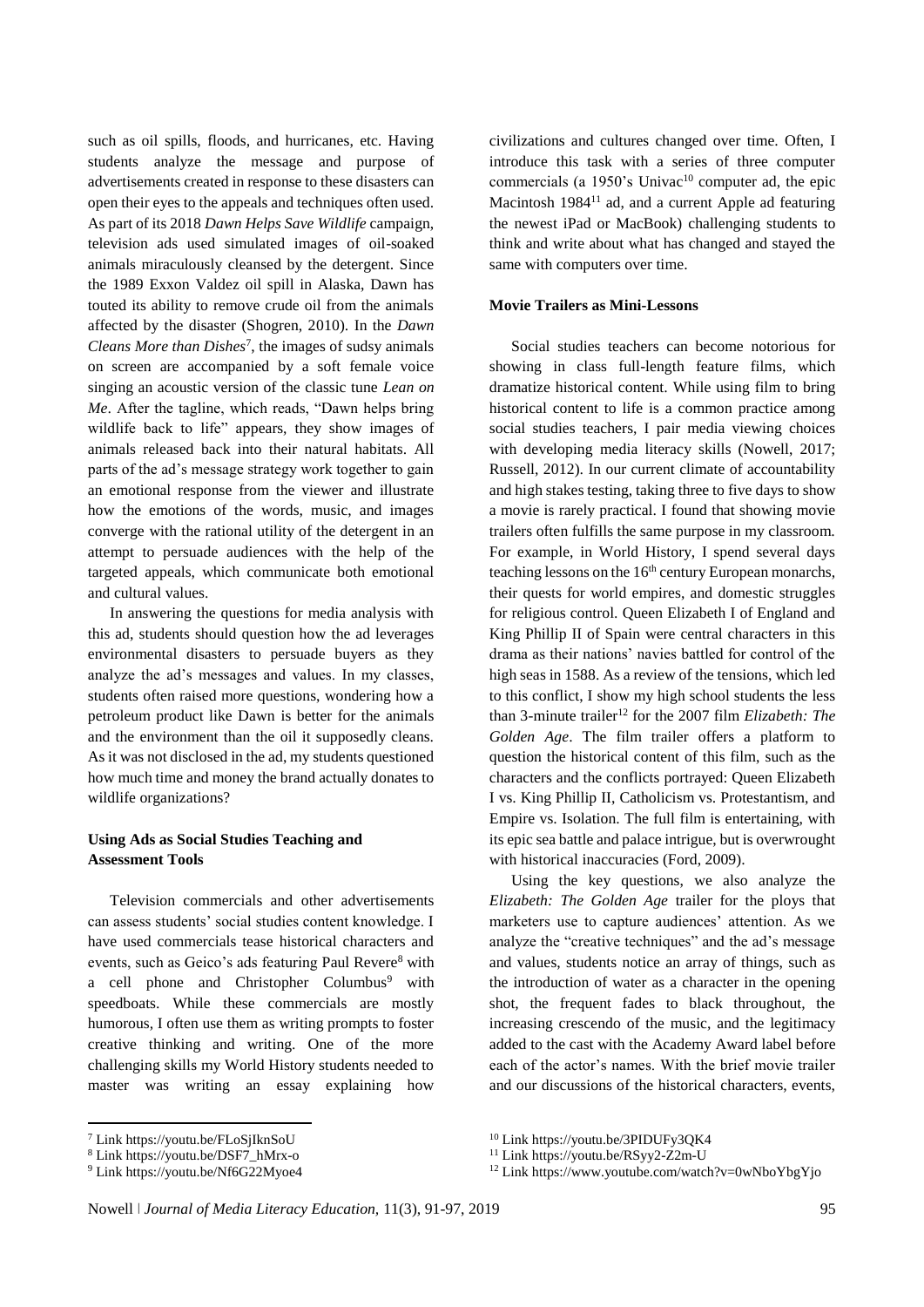and media analysis questions, in less than 15 minutes of class time, students scaffold the knowledge as we move on to the decline of the Spanish global empire and the rise of their cultural Golden Age.

#### **Student-Created Commercials as Assessments**

Teachers should also consider projects that encourage students to demonstrate their media literacy skills by creating commercials, encouraging students to sell us on their content knowledge and understanding. During my media literacy-focused World History unit on WWI and WWII, students created advertisements for early 20<sup>th</sup> century inventions, such as the toaster and band-aids. Creating commercials in the classroom offers many new challenges for both teachers and students. More advanced, but also more time consuming than media analysis, media production requires both video creation skills and technical knowledge. Teachers need to be prepared to teach script writing, storyboarding, as well as the smartphone or computer editing software or applications needed to complete the project. Students may be versed in uploading personal videos to YouTube or Instagram, but they often resist the structured nature of this project, with the required storyboarding, planning shots, and portraying a selected emotional or rational appeal. Storyboarding, or planning out the visuals, angles, music, narration, effects, and transitions, which will appear onscreen, aid students' understanding of the media construction, target audience, benefits, appeals, and the creative choices, which advertisers make to lure consumers. These activities also make it a great tool for teachers to assess development of media literacy skills in students.

As the final project in my media literacy focused WWI/WWII unit, students can choose to create a printbased or a video advertisement for an early  $20<sup>th</sup>$  century invention. These student-created ads must include a headline/tagline, copy/script, art/drama, product benefits, and an identifiable advertising appeal. Through my teaching practices, I found that print-based ads are an easy project for a single student to complete, while small groups work best on planning and producing 30 to 90 second-long videos. I also noticed that my students had fun showing off their historical and media literacy knowledge.

I utilize both peer assessments and teacher-created rubrics to evaluate the end products, to assess social studies content knowledge, media production elements, and creativity.

#### **CONCLUSION**

Commercials offer media literacy educators a unique opportunity to connect classroom content with essential media literacy skills. A versatile tool for teaching, reviewing, writing, or assessment, commercials can engage learners with pop culture, content area knowledge, and media production. Teaching students the anatomy of both: print-based and television ads allows them to comprehend the creative ways in which advertisers gain consumers' attention and emotions. Knowing these basic tenets of advertising strengthens students' ability to deconstruct media messages and to better understand the role of advertisements in our consumer culture. Beyond developing media literacy skills, using commercials as curriculum to teach and assess learners' content knowledge allows teachers to assist their students with making connections between their classrooms and the real world, as well as apply their media knowledge to create commercials of their own for class projects. Utilizing commercials for educational purposes in the classroom helps teachers to bridge their students' content knowledge and media literacy skills in order to develop more media savvy 21<sup>st</sup> century citizens and consumers.

#### **REFERENCES**

- Ad meter: This is getting old. (2018, July 23). *USA Today.* Retrieved from [http://admeter.usatoday.com/commercials/this-is](http://admeter.usatoday.com/commercials/this-is-getting-old/)[getting-old/](http://admeter.usatoday.com/commercials/this-is-getting-old/)
- Austin, E. W., Chen, Y., Pinkleton, B. E., & Johnson, J. Q. (2006). Benefits and costs of Channel One in a middle school setting and the role of media-literacy training. *Pediatrics*, *117*(3), e423-e433.
- Bachen, C. M. (1998). Channel One and the education of American youths. *The Annals of the American Academy of Political and Social Science*, *557*(1), 132-147.
- Belova, N., Chang Rundgren, S. N., & Eilks, I. (2015). Advertising and science education: A multiperspective review of the literature. *Studies in Science Education*, *51*(2), 169-200.
- Blokhuis, J. C. (2008). Channel One: When private interests and the public interest collide. *American Educational Research Journal*, *45*(2), 343-363.
- Clow, K.E. & Baack, D. (2005). *Concise encyclopedia of advertising*. Philadelphia, PA: Haworth Press.